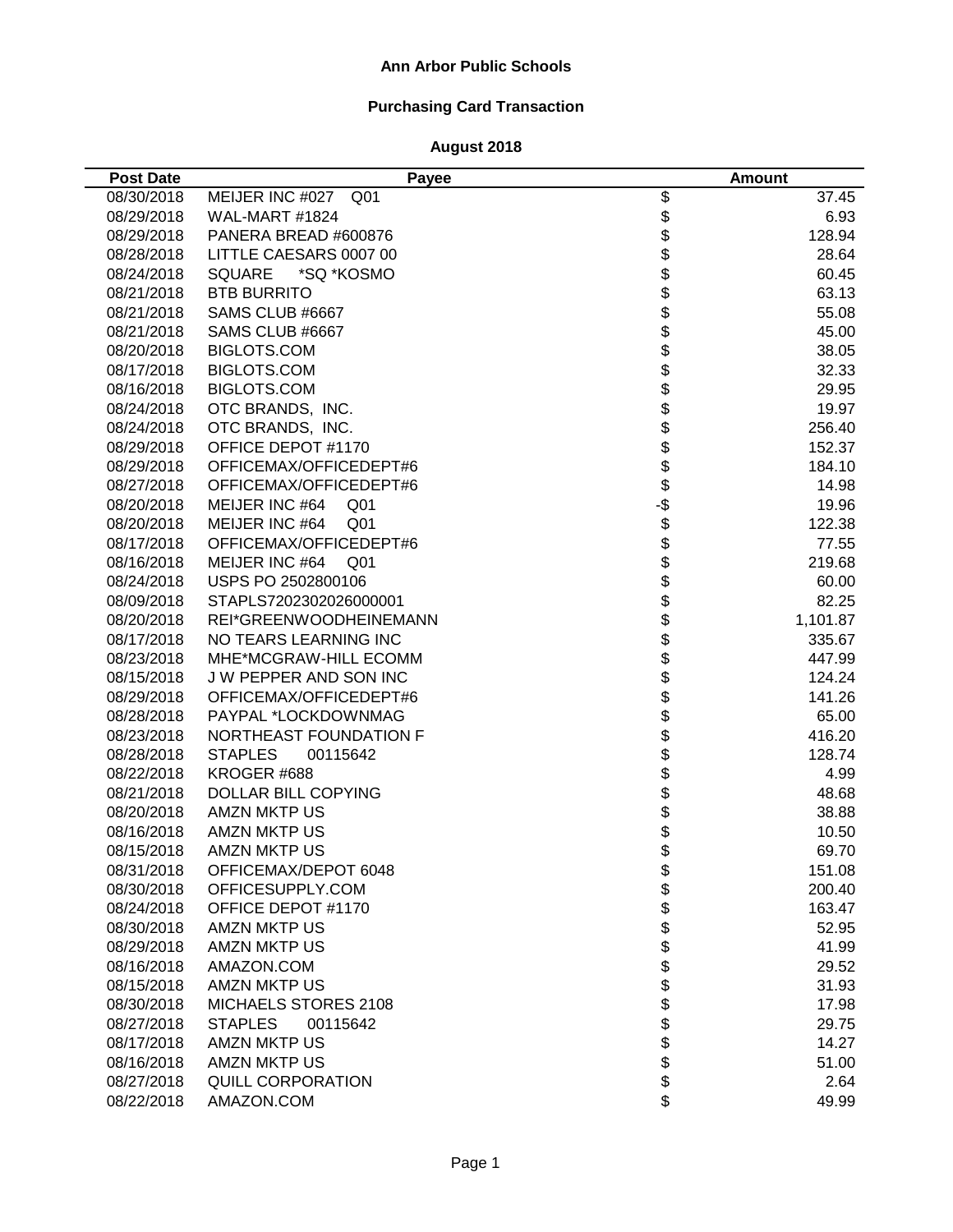| 08/22/2018 | <b>QUILL CORPORATION</b>   |                   | 12.06    |
|------------|----------------------------|-------------------|----------|
| 08/22/2018 | <b>QUILL CORPORATION</b>   | \$<br>\$          | 116.45   |
| 08/20/2018 | <b>AMZN MKTP US</b>        |                   | 32.27    |
| 08/20/2018 | OFFICEMAX/OFFICEDEPT#6     | \$<br>\$          | 84.08    |
| 08/20/2018 | OFFICEMAX/OFFICEDEPT#6     |                   | 29.89    |
| 08/27/2018 | <b>GBC E-COMMERCE</b>      |                   | 217.80   |
| 08/22/2018 | <b>QUILL CORPORATION</b>   |                   | 296.04   |
| 08/16/2018 | OFFICEMAX/OFFICEDEPT#6     |                   | 46.59    |
| 08/13/2018 | OFFICEMAX/OFFICEDEPT#6     |                   | 16.98    |
| 08/13/2018 | OFFICEMAX/OFFICEDEPT#6     |                   | 54.96    |
| 08/13/2018 | OFFICEMAX/OFFICEDEPT#6     |                   | 11.69    |
| 08/13/2018 | NBF*NATL BIZ FURNITURE     |                   | 1,044.98 |
| 08/13/2018 | OFFICE DEPOT #5910         | <b>88888888</b>   | 36.47    |
| 08/13/2018 | OFFICEMAX/OFFICEDEPT#6     |                   | 142.99   |
| 08/13/2018 | OFFICEMAX/OFFICEDEPT#6     | \$                | 18.19    |
| 08/13/2018 | OFFICE DEPOT #1170         | \$                | 7.19     |
| 08/14/2018 | <b>AMZN MKTP US</b>        |                   | 16.20    |
| 08/10/2018 | <b>DEMCO INC</b>           | \$<br>\$          | 184.93   |
| 08/09/2018 | AMERICAN LIBRARY ASSN      | \$                | 113.00   |
| 08/27/2018 | <b>AMZN MKTP US</b>        | -\$               | 4.24     |
| 08/22/2018 | AMAZON.COM                 |                   | 37.90    |
| 08/16/2018 | <b>AMZN MKTP US</b>        |                   | 56.63    |
| 08/14/2018 | <b>AMZN MKTP US</b>        |                   | 8.70     |
| 08/15/2018 | <b>AMZN MKTP US</b>        |                   | 4.49     |
| 08/15/2018 | <b>AMZN MKTP US</b>        | <b>8888888888</b> | 8.45     |
| 08/29/2018 | OFFICEMAX/DEPOT 6401       |                   | 67.99    |
| 08/27/2018 | ADVANCED ORG               |                   | 179.00   |
| 08/16/2018 | FIVE BELOW 599             |                   | 35.00    |
| 08/10/2018 | <b>STAPLES</b><br>00115642 |                   | 34.89    |
| 08/23/2018 | <b>AMZN MKTP US</b>        |                   | 75.74    |
| 08/17/2018 | <b>AMZN MKTP US</b>        |                   | 107.98   |
| 08/17/2018 | FIVE BELOW 599             | \$                | 30.00    |
| 08/30/2018 | <b>EAI EDUCATION</b>       | \$                | 102.90   |
| 08/27/2018 | <b>AMZN MKTP US</b>        | \$                | 71.58    |
| 08/23/2018 | <b>AMZN MKTP US</b>        | \$                | 458.59   |
| 08/23/2018 | <b>AMZN MKTP US</b>        | \$                | 63.80    |
| 08/17/2018 | AMZN MKTP US               | \$                | 11.58    |
| 08/16/2018 | <b>AMZN MKTP US</b>        |                   | 69.98    |
| 08/22/2018 | <b>AMZN MKTP US</b>        | \$<br>\$          | 39.13    |
| 08/21/2018 | <b>AMZN MKTP US</b>        |                   | 35.96    |
| 08/21/2018 | <b>AMZN MKTP US</b>        | \$\$\$            | 35.96    |
| 08/24/2018 | <b>AMZN MKTP US</b>        |                   | 95.50    |
| 08/29/2018 | <b>AMZN MKTP US</b>        |                   | 13.94    |
| 08/29/2018 | AMAZON.COM                 |                   | 1,038.60 |
| 08/22/2018 | <b>DAWN SIGN PRESS</b>     | \$                | 190.45   |
| 08/29/2018 | <b>AMZN MKTP US</b>        | $3 - 5$<br>-\$    | 31.28    |
| 08/16/2018 | <b>BOYNE MTN LODGING</b>   |                   | 29.22    |
| 08/13/2018 | <b>BOYNE MTN LODGING</b>   |                   | 179.60   |
| 08/10/2018 | <b>BOYNE MTN LODGING</b>   | \$                | 359.20   |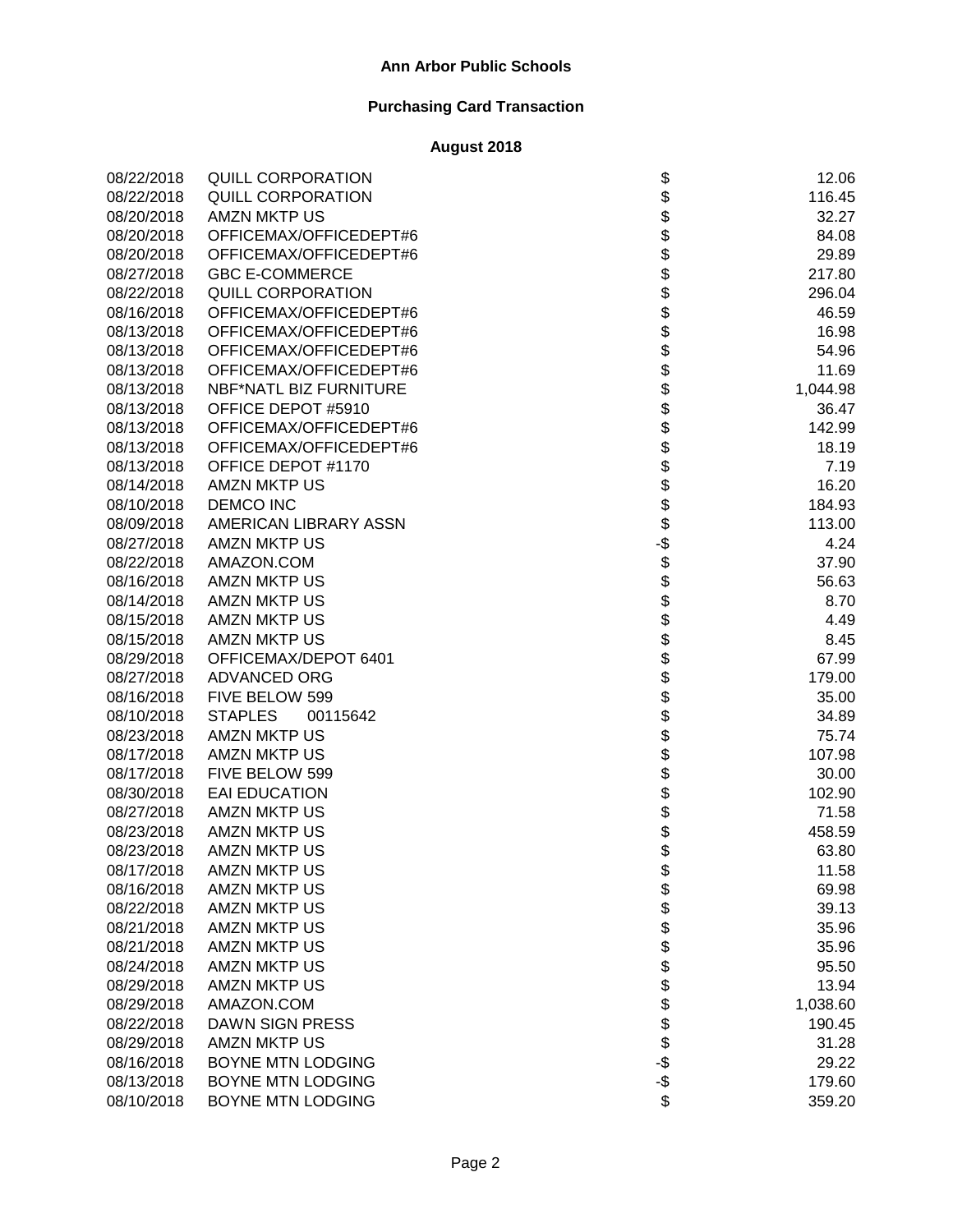| 08/30/2018 | OFFICEMAX/OFFICEDEPT#6         | \$             | 12.97    |
|------------|--------------------------------|----------------|----------|
| 08/30/2018 | OFFICEMAX/OFFICEDEPT#6         |                | 355.11   |
| 08/27/2018 | OFFICE DEPOT #1170             |                | 7.72     |
| 08/27/2018 | OFFICE DEPOT #5910             | <b>8888888</b> | 11.32    |
| 08/20/2018 | <b>PREVPARTNRS</b>             |                | 77.70    |
| 08/30/2018 | OFFICEMAX/OFFICEDEPT#6         |                | 367.09   |
| 08/27/2018 | OFFICE DEPOT #1170             |                | 1.93     |
| 08/28/2018 | <b>STAPLES</b><br>00115642     |                | 19.99    |
| 08/27/2018 | MTU-CASHIERS OFFICE WE         |                | 930.00   |
| 08/16/2018 | <b>BAYSHORE RESORT</b>         | -\$            | 19.74    |
| 08/13/2018 | <b>BAYSHORE RESORT</b>         |                | 365.19   |
| 08/22/2018 | <b>MISSION POINT RESORT</b>    |                | 141.70   |
| 08/22/2018 | <b>MISSION POINT RESORT</b>    | \$\$\$\$\$\$   | 141.70   |
| 08/22/2018 | <b>MISSION POINT RESORT</b>    |                | 141.70   |
| 08/22/2018 | <b>MISSION POINT RESORT</b>    |                | 141.70   |
| 08/29/2018 | EB WHAT IS PROJECT-BA          |                | 54.84    |
| 08/31/2018 | <b>COLLEGEBOARD WORKSHOP</b>   |                | 235.00   |
| 08/27/2018 | <b>EMBASSY SUITES ALXNDR</b>   |                | 268.38   |
| 08/22/2018 | 00623374086462<br><b>DELTA</b> |                | 732.40   |
| 08/08/2018 | OMNI SAN DIEGO FRONT D         |                | 325.77   |
| 08/21/2018 | A-1 RENTAL                     |                | 187.50   |
| 08/10/2018 | A-1 RENTAL                     |                | 65.00    |
| 08/27/2018 | <b>LAKESHORE LEARNING MAT</b>  |                | 45.99    |
| 08/29/2018 | DSS*ACHIEVMNTPRODUCTS          |                | 120.78   |
| 08/28/2018 | DSS*ACHIEVMNTPRODUCTS          |                | 112.50   |
| 08/15/2018 | <b>AMZN MKTP US</b>            |                | 404.03   |
| 08/15/2018 | OFFICEMAX/OFFICEDEPT#6         |                | 490.83   |
| 08/15/2018 | <b>AMZN MKTP US</b>            |                | 86.55    |
| 08/13/2018 | <b>AMZN MKTP US</b>            |                | 22.95    |
| 08/13/2018 | OFFICEMAX/OFFICEDEPT#6         |                | 29.88    |
| 08/30/2018 | <b>AMZN MKTP US</b>            |                | 174.75   |
| 08/23/2018 | PARTY CITY 4111                |                | 22.66    |
| 08/27/2018 | AMAZON.COM                     | \$\$\$         | 21.79    |
| 08/13/2018 | <b>AMZN MKTP US</b>            |                | 81.00    |
| 08/27/2018 | PIONEER VALLEY BOOKS           | \$             | 1,019.70 |
| 08/28/2018 | PROJECT LEAD THE WAY,          | \$             | 2,250.00 |
| 08/28/2018 | AMZN MKTP US                   | \$             | 2,055.33 |
| 08/10/2018 | <b>AMZN MKTP US</b>            |                | 49.10    |
| 08/10/2018 | <b>AMZN MKTP US</b>            |                | 241.50   |
| 08/31/2018 | <b>AMZN MKTP US</b>            | \$\$\$         | 306.00   |
| 08/27/2018 | <b>AMZN MKTP US</b>            |                | 260.34   |
| 08/27/2018 | AMAZON.COM                     | \$             | 422.24   |
| 08/24/2018 | <b>AMZN MKTP US</b>            | \$             | 70.94    |
| 08/23/2018 | <b>AMZN MKTP US</b>            | \$             | 110.55   |
| 08/15/2018 | <b>AMZN MKTP US</b>            | \$             | 242.45   |
| 08/10/2018 | LOWES #00734*                  | \$             | 141.77   |
| 08/08/2018 | <b>AMZN MKTP US</b>            | \$             | 198.99   |
| 08/08/2018 | <b>AMZN MKTP US</b>            | \$             | 713.22   |
| 08/07/2018 | AMAZON.COM                     | \$             | 146.60   |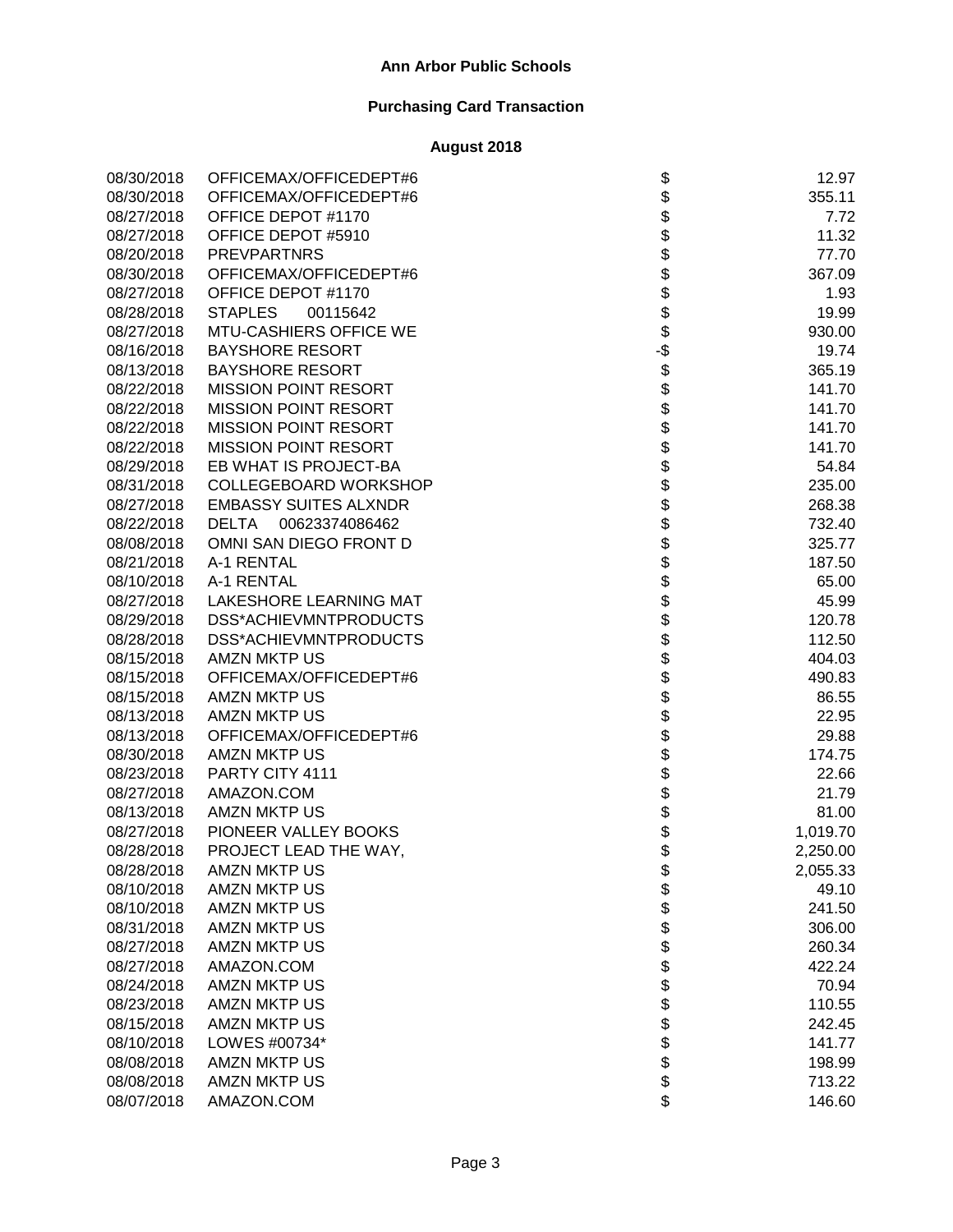| 08/22/2018 | <b>AMZN MKTP US</b>               | \$                | 29.99    |
|------------|-----------------------------------|-------------------|----------|
| 08/22/2018 | AMAZON.COM                        | \$                | 59.03    |
| 08/15/2018 | <b>AMZN MKTP US</b>               |                   | 80.00    |
| 08/20/2018 | <b>WASHTENAW DAIRY</b>            |                   | 100.00   |
| 08/09/2018 | <b>TOARMINAS PIZZA &amp; BURR</b> |                   | 54.99    |
| 08/31/2018 | JIMMY JOHNS # 90030 -             |                   | 94.04    |
| 08/30/2018 | POTBELLY #26                      |                   | 238.85   |
| 08/27/2018 | PANERA BREAD #600874              | \$\$\$\$\$\$      | 52.69    |
| 08/23/2018 | PANERA BREAD #600874              | -\$               | 6.51     |
| 08/20/2018 | CITGO-STATE PETRO INC             | \$                | 5.19     |
| 08/20/2018 | JIMMY JOHNS - 90048 -             |                   | 3.87     |
| 08/20/2018 | PANERA BREAD #600874              |                   | 118.00   |
| 08/20/2018 | TIM HORTON'S #914220              |                   | 16.97    |
| 08/16/2018 | JIMMY JOHNS - 90048 -             | မှ မှ မှ<br>န     | 68.36    |
| 08/13/2018 | OFFICEMAX/OFFICEDEPT#6            | \$                | 41.02    |
| 08/07/2018 | <b>GALLUP INC</b>                 | \$                | 39.99    |
| 08/29/2018 | ASSOC SUPERV AND CURR             | \$                | 507.95   |
| 08/27/2018 | AMZN MKTP US                      | \$                | 5.49     |
| 08/27/2018 | <b>AMZN MKTP US</b>               |                   | 39.66    |
| 08/27/2018 | AMAZON.COM                        |                   | 28.93    |
| 08/27/2018 | <b>AMZN MKTP US</b>               |                   | 22.98    |
| 08/24/2018 | <b>AMZN MKTP US</b>               | <b>8888888888</b> | 17.99    |
| 08/22/2018 | OFFICE DEPOT #5910                |                   | 104.97   |
| 08/22/2018 | OFFICEMAX/OFFICEDEPT#6            |                   | 240.04   |
| 08/21/2018 | ASSOC SUPERV AND CURR             |                   | 507.95   |
| 08/23/2018 | AMAZON.COM                        |                   | 300.03   |
| 08/22/2018 | <b>MEMSPA</b>                     |                   | 555.00   |
| 08/31/2018 | CEDAR POINT GROUP SALE            |                   | 252.00   |
| 08/30/2018 | REVEL& ROLL RESTAURANT            |                   | 210.00   |
| 08/30/2018 | <b>GO APE</b>                     | \$                | 69.60    |
| 08/30/2018 | <b>GO APE</b>                     | \$                | 39.20    |
| 08/23/2018 | <b>GO APE</b>                     | \$<br>\$          | 1,019.20 |
| 08/31/2018 | <b>CEDAR POINT GROUP SALE</b>     |                   | 77.40    |
| 08/30/2018 | REVEL& ROLL RESTAURANT            | \$                | 287.64   |
| 08/16/2018 | <b>GRAND TRAV RESORT</b>          | \$                | 257.55   |
| 08/30/2018 | INT*IN *LABELLE PHOTOG            | \$                | 2,100.00 |
| 08/29/2018 | <b>BULLDOG RECORDS MANAGE</b>     | \$                | 2,115.38 |
| 08/23/2018 | SHERATON ANN ARBOR HOT            | \$                | 1,182.01 |
| 08/10/2018 | SHERATON ANN ARBOR HOT            | -\$               | 139.48   |
| 08/13/2018 | <b>BUSCH'S #1035</b>              | \$                | 33.51    |
| 08/29/2018 | CREATIVEMARKET.COM                |                   | 5.00     |
| 08/27/2018 | CREATIVEMARKET.COM                | \$                | 15.00    |
| 08/24/2018 | CANVA.COM                         | \$                | 9.55     |
| 08/23/2018 | CANVA.COM                         | \$                | 9.97     |
| 08/22/2018 | OFFICE DEPOT #5910                | \$                | 41.82    |
| 08/22/2018 | OFFICEMAX/OFFICEDEPT#6            | \$                | 39.64    |
| 08/22/2018 | OFFICEMAX/OFFICEDEPT#6            | \$                | 104.97   |
| 08/20/2018 | OFFICEMAX/OFFICEDEPT#6            | \$                | 18.85    |
| 08/15/2018 | OFFICEMAX/OFFICEDEPT#6            | \$                | 12.06    |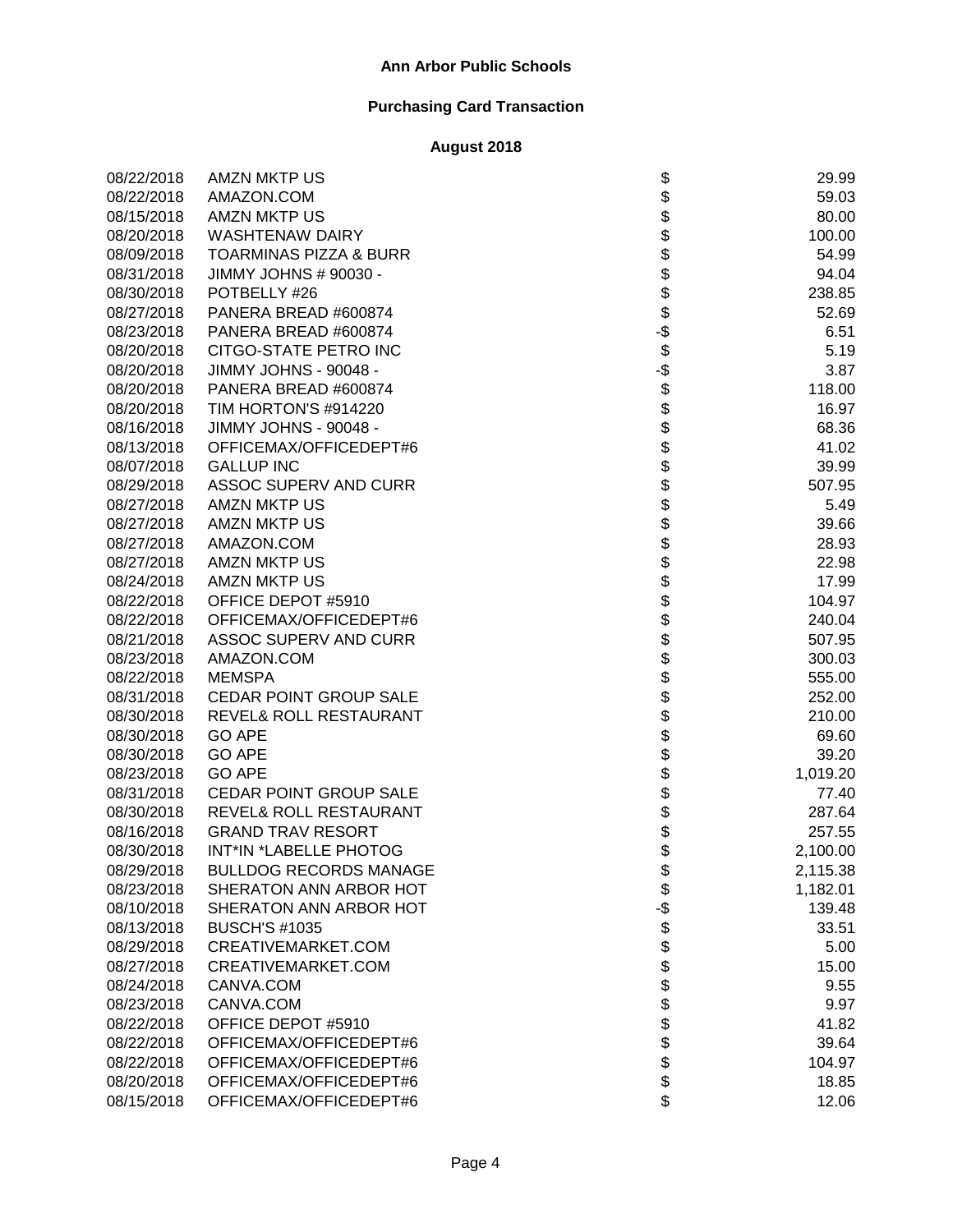| 08/15/2018 | OFFICEMAX/OFFICEDEPT#6            | \$                                 | 8.39     |
|------------|-----------------------------------|------------------------------------|----------|
| 08/15/2018 | OFFICEMAX/OFFICEDEPT#6            | \$                                 | 7.39     |
| 08/15/2018 | THE CONTAINER STORE               | \$                                 | 79.95    |
| 08/15/2018 | CANVA FOR WORK MONTHLY            |                                    | 12.95    |
| 08/30/2018 | DOLLAR BILL COPYING               |                                    | 125.17   |
| 08/20/2018 | DOLLAR BILL COPYING               |                                    | 600.60   |
| 08/15/2018 | PIKTOCHARTCO*40ALNUAO5            |                                    | 29.00    |
| 08/14/2018 | DOLLAR BILL COPYING               | \$\$\$\$\$                         | 635.60   |
| 08/24/2018 | SHERATON ANN ARBOR HOT            | -\$                                | 1,632.95 |
| 08/16/2018 | SHERATON ANN ARBOR HOT            |                                    | 8,449.40 |
| 08/30/2018 | OFFICEMAX/OFFICEDEPT#6            | \$\$                               | 25.39    |
| 08/29/2018 | OFFICE DEPOT #5910                |                                    | 19.49    |
| 08/29/2018 | OFFICEMAX/OFFICEDEPT#6            |                                    | 37.85    |
| 08/29/2018 | PANERA BREAD #600874              |                                    | 117.96   |
| 08/31/2018 | PANERA BREAD #601366              |                                    | 172.87   |
| 08/28/2018 | PANERA BREAD #600874              |                                    | 160.46   |
| 08/14/2018 | PANERA BREAD #600874              |                                    | 96.45    |
| 08/29/2018 | WISESTAMP.COM                     | \$\$\$\$\$\$\$\$\$\$\$\$\$\$\$\$\$ | 72.00    |
| 08/21/2018 | INT*IN *SIGNS & TAGS,             |                                    | 1,062.00 |
| 08/31/2018 | MI ASSOC SCH ADM                  |                                    | 435.00   |
| 08/27/2018 | MI ASSOC SCH ADM                  |                                    | 1,005.00 |
| 08/15/2018 | SAMS CLUB #6667                   |                                    | 250.00   |
| 08/20/2018 | USPS PO 2502810107                |                                    | 18.39    |
| 08/31/2018 | USPS PO 2518300118                |                                    | 6.54     |
| 08/21/2018 | VISTAPR*VISTAPRINT.COM            |                                    | 26.47    |
| 08/29/2018 | PANERA BREAD #600874              |                                    | 74.26    |
| 08/23/2018 | <b>TOARMINAS PIZZA &amp; BURR</b> |                                    | 37.97    |
| 08/31/2018 | OFFICEMAX/DEPOT 6401              | \$                                 | 9.96     |
| 08/24/2018 | OFFICEMAX/DEPOT 6401              | \$                                 | 6.00     |
| 08/28/2018 | <b>AMZN MKTP US</b>               | \$                                 | 25.99    |
| 08/22/2018 | <b>AMZN MKTP US</b>               | \$                                 | 55.29    |
| 08/09/2018 | LOWES #00734*                     | \$                                 | 49.90    |
| 08/23/2018 | AMAZON.COM                        | \$                                 | 94.75    |
| 08/13/2018 | AMAZON.COM                        | \$                                 | 17.18    |
| 08/09/2018 | <b>AMZN MKTP US</b>               | \$                                 | 11.81    |
| 08/09/2018 | <b>AMZN MKTP US</b>               | \$                                 | 24.64    |
| 08/27/2018 | OFFICEMAX/DEPOT 6401              | \$                                 | 149.54   |
| 08/23/2018 | AMAZON.COM                        |                                    | 37.90    |
| 08/15/2018 | ARBOR SPRINGS WATER CO            | \$\$                               | 75.50    |
| 08/17/2018 | <b>STAPLES</b><br>00115642        |                                    | 5.99     |
| 08/17/2018 | ARC - MI MADISON HGTS             | \$                                 | 55.10    |
| 08/29/2018 | MEIJER INC #64<br>Q01             | \$                                 | 4.97     |
| 08/23/2018 | FIVE BELOW 599                    | \$                                 | 10.00    |
| 08/07/2018 | <b>GALLUP INC</b>                 | \$                                 | 49.99    |
| 08/30/2018 | RPS ANN ARBOR-METERQ02            | \$                                 | 0.85     |
| 08/30/2018 | RPS ANN ARBOR-PASSPQ02            | \$                                 | 0.85     |
| 08/30/2018 | RPS ANN ARBOR-PASSPQ02            | \$                                 | 2.12     |
| 08/16/2018 | RPS ANN ARBOR-METERQ02            | \$                                 | 2.80     |
| 08/13/2018 | RPS ANN ARBOR-PASSPQ02            | \$                                 | 1.70     |
|            |                                   |                                    |          |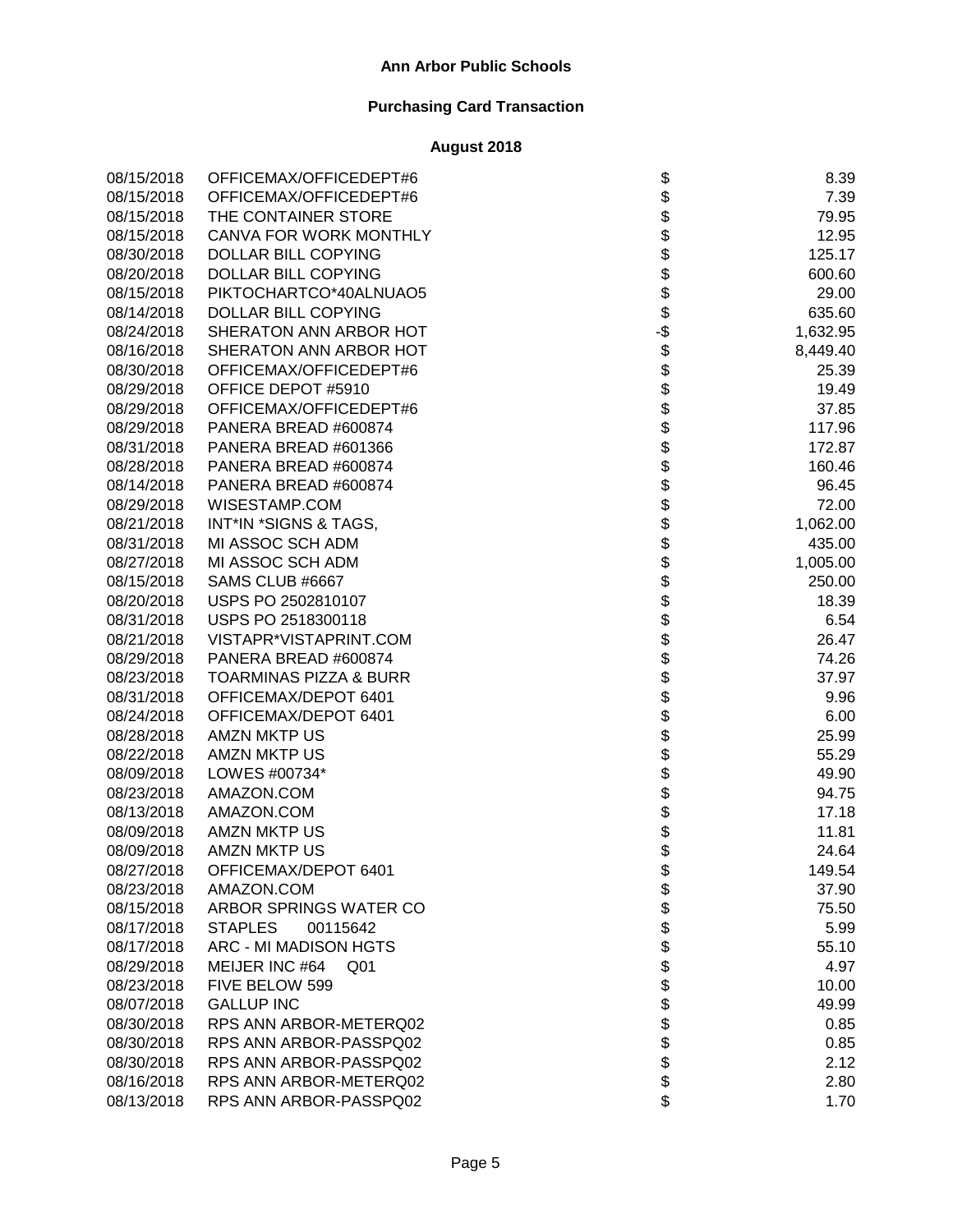| 08/23/2018 | USPS PO 2502800106            | \$                                 | 20.00     |
|------------|-------------------------------|------------------------------------|-----------|
| 08/16/2018 | DOLLAR BILL COPYING           |                                    | 29.33     |
| 08/16/2018 | DOLLAR BILL COPYING           | \$\$                               | 748.80    |
| 08/16/2018 | CVS/PHARMACY #08216           |                                    | 39.73     |
| 08/30/2018 | AMAZON.COM                    |                                    | 81.73     |
| 08/29/2018 | <b>AMZN MKTP US</b>           |                                    | 419.72    |
| 08/27/2018 | <b>AMZN MKTP US</b>           |                                    | 9.99      |
| 08/20/2018 | <b>AMZN MKTP US</b>           |                                    | 39.96     |
| 08/20/2018 | <b>AMZN MKTP US</b>           |                                    | 74.50     |
| 08/17/2018 | <b>AMZN MKTP US</b>           |                                    | 69.76     |
| 08/13/2018 | <b>AMZN MKTP US</b>           |                                    | 799.20    |
| 08/10/2018 | <b>STADIUM HARDWARE</b>       |                                    | 11.58     |
| 08/08/2018 | <b>GALLUP INC</b>             |                                    | 49.99     |
| 08/07/2018 | <b>GALLUP INC</b>             |                                    | 39.99     |
| 08/28/2018 | WILDLIFE SERVICES OF M        |                                    | 285.00    |
| 08/09/2018 | WILDLIFE SERVICES OF M        |                                    | 190.00    |
| 08/08/2018 | WILDLIFE SERVICES OF M        |                                    | 575.00    |
| 08/08/2018 | WILDLIFE SERVICES OF M        |                                    | 290.00    |
| 08/10/2018 | <b>ATT*BILL PAYMENT</b>       | \$\$\$\$\$\$\$\$\$\$\$\$\$\$\$\$\$ | 190.21    |
| 08/17/2018 | TRANE SUPPLY-113416           |                                    | 248.62    |
| 08/31/2018 | <b>MADISON ELECTRIC COMPA</b> |                                    | 168.25    |
| 08/30/2018 | TRANE SUPPLY-113416           |                                    | 369.47    |
| 08/29/2018 | <b>MADISON ELECTRIC COMPA</b> |                                    | 101.08    |
| 08/28/2018 | JOHNSON CONTROLS SP           |                                    | 1,455.40  |
| 08/27/2018 | YOUNG SUPPLY CO - ANN         |                                    | 185.43    |
| 08/27/2018 | SWEETWATER SOUND              |                                    | 344.30    |
| 08/22/2018 | <b>CAPP USA</b>               | <b>金ままままままままままま</b>                | 241.76    |
| 08/20/2018 | ED HAASS SALES COMPANY        |                                    | 865.95    |
| 08/20/2018 | BEHLER YOUNG COMPANY A        |                                    | 5.87      |
| 08/17/2018 | THERMALNETICS, INC.           |                                    | 36.09     |
| 08/14/2018 | JOHNSON CONTROLS SP           |                                    | 1,455.40  |
| 08/13/2018 | SWEETWATER SOUND              |                                    | 2,939.06  |
| 08/13/2018 | TRANE SUPPLY-113416           |                                    | 598.11    |
| 08/10/2018 | THERMALNETICS, INC.           | \$                                 | 310.00    |
| 08/08/2018 | <b>ROVIN CERAMICS</b>         | \$                                 | 945.00    |
| 08/29/2018 | <b>BELLE TIRE 119</b>         | \$                                 | 609.41    |
| 08/29/2018 | STADIUM HARDWARE              | Φ                                  | 46.58     |
| 08/27/2018 | <b>ALRO STEEL CORP</b>        | \$                                 | 319.17    |
| 08/30/2018 | PODS OF DETROIT               |                                    | 14.08     |
| 08/22/2018 | PODS OF DETROIT               |                                    | 15.40     |
| 08/17/2018 | PODS OF DETROIT               |                                    | 540.88    |
| 08/16/2018 | MOBILE AIR INC                |                                    | 12,406.00 |
| 08/31/2018 | OFFICEMAX/OFFICEDEPT#6        |                                    | 27.26     |
| 08/31/2018 | <b>GRAINGER</b>               |                                    | 22.48     |
| 08/30/2018 | <b>STADIUM HARDWARE</b>       | <b>\$P\$\$P\$\$P\$\$</b>           | 17.78     |
| 08/30/2018 | SHERWIN WILLIAMS 70118        | \$                                 | 21.74     |
| 08/30/2018 | <b>GRAINGER</b>               | \$                                 | 59.52     |
| 08/30/2018 | <b>MADISON ELECTRIC COMPA</b> | \$                                 | 111.69    |
| 08/29/2018 | YOUNG SUPPLY CO - ANN         | \$                                 | 63.00     |
|            |                               |                                    |           |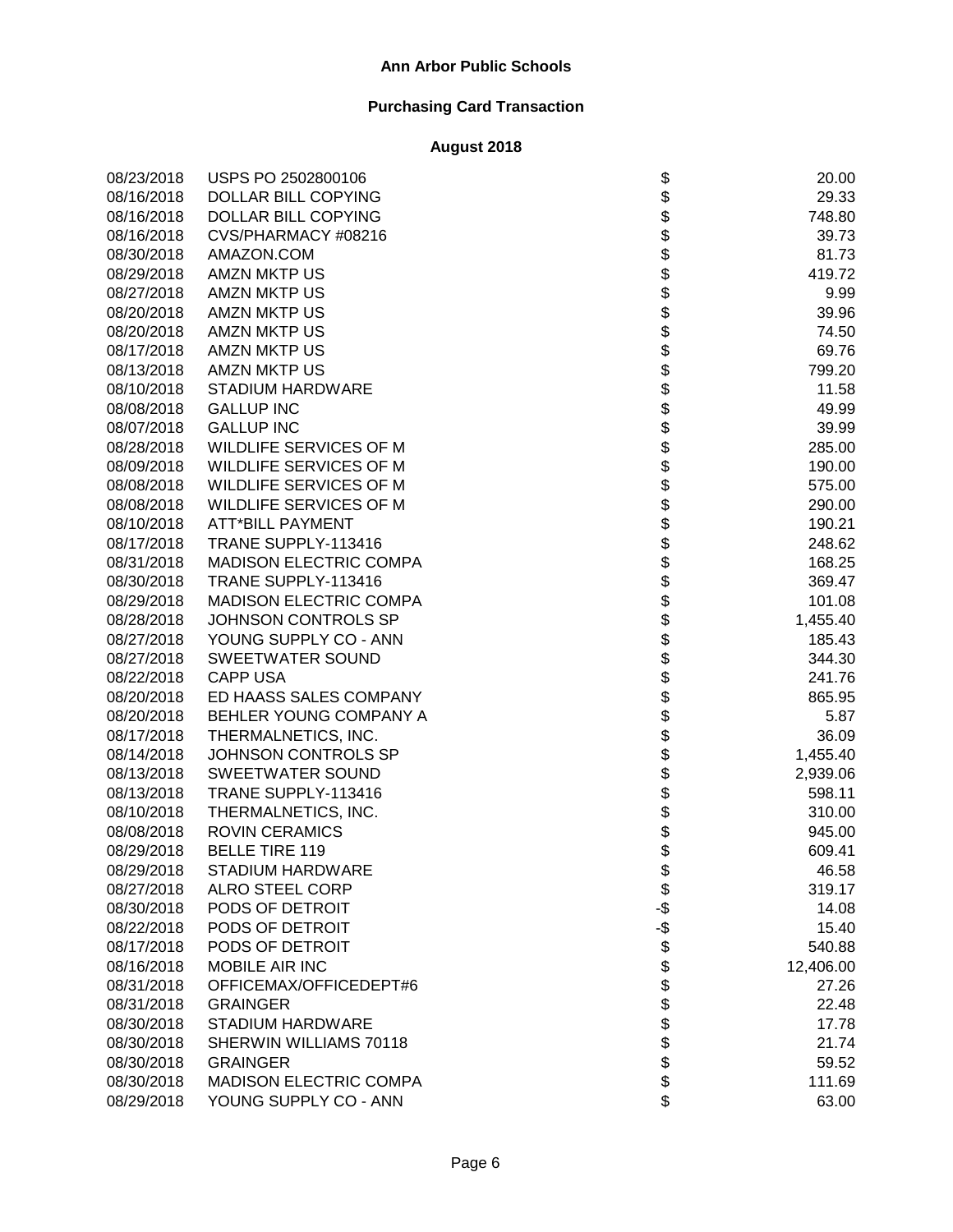| 08/29/2018 | <b>GRAINGER</b>               | \$                  | 42.40    |
|------------|-------------------------------|---------------------|----------|
| 08/29/2018 | <b>GRAINGER</b>               | \$                  | 39.68    |
| 08/29/2018 | <b>GRAINGER</b>               | \$                  | 340.56   |
| 08/29/2018 | <b>QUILL CORPORATION</b>      | \$                  | 345.00   |
| 08/29/2018 | DOLLAR BILL COPYING           |                     | 49.25    |
| 08/28/2018 | <b>GRAINGER</b>               |                     | 76.64    |
| 08/28/2018 | <b>GRAINGER</b>               |                     | 216.48   |
| 08/28/2018 | <b>GRAINGER</b>               | <b>8888888</b>      | 1,465.92 |
| 08/27/2018 | REI #124 ANN ARBOR            |                     | 198.00   |
| 08/27/2018 | <b>MADISON ELECTRIC COMPA</b> |                     | 32.54    |
| 08/24/2018 | <b>STADIUM HARDWARE</b>       |                     | 6.99     |
| 08/24/2018 | <b>GRAINGER</b>               | \$                  | 45.16    |
| 08/24/2018 | BATTERIES PLUS - #0389        | \$                  | 280.92   |
| 08/23/2018 | VERIZON WRLS M4851-01         |                     | 95.39    |
| 08/22/2018 | OFFICEMAX/OFFICEDEPT#6        | \$                  | 96.53    |
| 08/22/2018 | <b>MADISON ELECTRIC COMPA</b> |                     | 303.61   |
| 08/21/2018 | <b>CARPENTER BROS HAR</b>     |                     | 30.17    |
| 08/20/2018 | FINGERLE LUMBER CO            |                     | 72.10    |
| 08/20/2018 | YOUNG SUPPLY CO - ANN         |                     | 120.00   |
| 08/20/2018 | <b>MADISON ELECTRIC COMPA</b> |                     | 340.92   |
| 08/20/2018 | OFFICEMAX/OFFICEDEPT#6        |                     | 66.09    |
| 08/16/2018 | FINGERLE LUMBER CO            | <b>aaaaaaaaaaaa</b> | 53.78    |
| 08/16/2018 | <b>ALRO STEEL CORP</b>        |                     | 51.33    |
| 08/15/2018 | THE HOME DEPOT 2721           |                     | 569.36   |
| 08/15/2018 | <b>U-HAUL STATE ST CTR</b>    |                     | 79.80    |
| 08/15/2018 | OFFICEMAX/OFFICEDEPT#6        |                     | 34.19    |
| 08/15/2018 | OFFICEMAX/OFFICEDEPT#6        |                     | 94.13    |
| 08/15/2018 | <b>MADISON ELECTRIC COMPA</b> | -\$                 | 147.52   |
| 08/15/2018 | <b>MADISON ELECTRIC COMPA</b> |                     | 37.59    |
| 08/14/2018 | <b>MADISON ELECTRIC COMPA</b> | \$\$\$\$            | 465.10   |
| 08/14/2018 | <b>MADISON ELECTRIC COMPA</b> |                     | 915.99   |
| 08/13/2018 | YOUNG SUPPLY CO - ANN         |                     | 12.68    |
| 08/13/2018 | MCCALLY TOOL & SUPPLY         | \$                  | 49.00    |
| 08/10/2018 | <b>STADIUM HARDWARE</b>       | \$                  | 26.98    |
| 08/10/2018 | <b>STADIUM HARDWARE</b>       | \$<br>\$            | 16.53    |
| 08/10/2018 | <b>FINGERLE LUMBER CO</b>     |                     | 45.92    |
| 08/10/2018 | <b>CAPP USA</b>               | \$                  | 453.00   |
| 08/10/2018 | <b>MADISON ELECTRIC COMPA</b> |                     | 669.94   |
| 08/10/2018 | <b>MADISON ELECTRIC COMPA</b> | \$<br>\$            | 37.36    |
| 08/09/2018 | BEHLER YOUNG COMPANY A        |                     | 405.49   |
| 08/09/2018 | MCCALLY TOOL & SUPPLY         | \$                  | 15.25    |
| 08/07/2018 | <b>STADIUM HARDWARE</b>       | \$                  | 14.37    |
| 08/07/2018 | <b>MADISON ELECTRIC COMPA</b> | \$                  | 136.66   |
| 08/15/2018 | BEST BUY MHT 00004085         | \$                  | 17.99    |
| 08/14/2018 | <b>GROSS ELECTRIC INC AA</b>  | \$                  | 76.19    |
| 08/21/2018 | <b>MADISON ELECTRIC COMPA</b> | \$                  | 649.41   |
| 08/20/2018 | <b>GRAINGER</b>               | \$                  | 494.51   |
| 08/20/2018 | <b>GRAINGER</b>               | \$                  | 494.51   |
| 08/13/2018 | <b>GRAINGER</b>               | \$                  | 391.23   |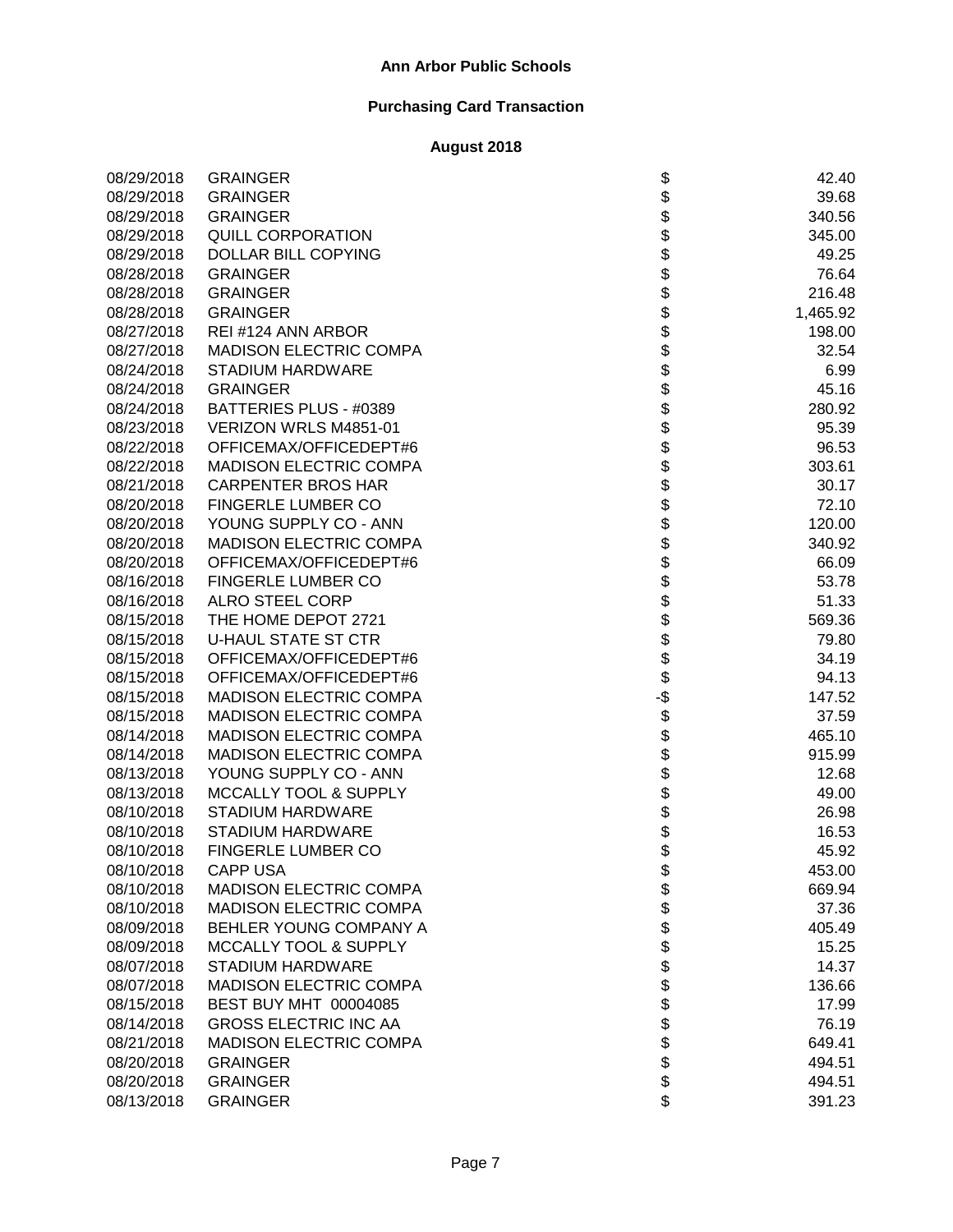| 08/20/2018 | DROPBOX*Z7J1R2H6J1RG          | \$              | 99.00    |
|------------|-------------------------------|-----------------|----------|
| 08/29/2018 | <b>SHANTY CREEK RESORTS -</b> | \$              | 116.00   |
| 08/29/2018 | <b>SHANTY CREEK RESORTS -</b> | \$              | 116.00   |
| 08/28/2018 | <b>MICHIGAN NEGOTIATORS A</b> | \$              | 650.00   |
| 08/23/2018 | GFS STORE #1973               | \$              | 33.96    |
| 08/22/2018 | <b>MARRIOTT ANN ARBOR</b>     |                 | 4,955.40 |
| 08/20/2018 | PANERA BREAD #600874          |                 | 91.26    |
| 08/22/2018 | USPS PO 2502800106            |                 | 7.20     |
| 08/20/2018 | FEDEX 782334400533            | \$\$\$\$\$\$    | 31.83    |
| 08/17/2018 | USPS PO 2502800106            |                 | 7.20     |
| 08/14/2018 | USPS PO 2502800106            |                 | 7.20     |
| 08/13/2018 | USPS PO 2502800106            | \$              | 7.20     |
| 08/24/2018 | LINKEDIN-402*5226424          | \$              | 55.45    |
| 08/20/2018 | LINKEDIN 4013095424 LN        | \$              | 227.50   |
| 08/15/2018 | ARC - MI MADISON HGTS         | \$              | 4,932.40 |
| 08/07/2018 | <b>GALLUP INC</b>             | \$              | 49.99    |
| 08/07/2018 | <b>GALLUP INC</b>             | \$              | 49.99    |
| 08/10/2018 | <b>BUS MGMT DAILY</b>         |                 | 159.00   |
| 08/24/2018 | OFFICEMAX/OFFICEDEPT#6        | \$<br>\$        | 426.59   |
| 08/08/2018 | <b>THOMSON WEST*TCD</b>       |                 | 288.86   |
| 08/08/2018 | ADOBE *ACROPRO SUBS           |                 | 15.89    |
| 08/07/2018 | DNH*GODADDY.COM               |                 | 169.75   |
| 08/24/2018 | MONOPRICE INC MONOPRIC        |                 | 96.11    |
| 08/20/2018 | <b>AMZN MKTP US</b>           |                 | 412.73   |
| 08/07/2018 | <b>GALLUP INC</b>             |                 | 39.99    |
| 08/29/2018 | NBS COMMERCIAL INTERIO        | <b>88888888</b> | 48.75    |
| 08/15/2018 | OFFICEMAX/OFFICEDEPT#6        |                 | 58.62    |
| 08/10/2018 | OFFICEMAX/OFFICEDEPT#6        |                 | 201.71   |
| 08/08/2018 | NBS COMMERCIAL INTERIO        | \$              | 28.60    |
| 08/22/2018 | <b>TOSHIBA BUSINESS SOLUT</b> | \$              | 81.00    |
| 08/23/2018 | <b>STAPLES</b><br>00115642    | \$              | 7.79     |
| 08/21/2018 | <b>AMZN MKTP US</b>           | \$              | 128.38   |
| 08/20/2018 | TENNIS AND GOLF CO            | \$              | 432.00   |
| 08/20/2018 | OFFICEMAX/OFFICEDEPT#6        | \$              | 18.69    |
| 08/17/2018 | ARC - MI MADISON HGTS         | \$              | 46.10    |
| 08/07/2018 | <b>GALLUP INC</b>             | \$              | 49.99    |
| 08/30/2018 | MEIJER INC #64<br>Q01         | φ               | 55.83    |
| 08/29/2018 | PARTY CITY 4111               | \$              | 31.67    |
| 08/16/2018 | REI*GREENWOODHEINEMANN        |                 | 30.15    |
| 08/13/2018 | CANVA 02047-2029727           |                 | 2.00     |
| 08/22/2018 | MAILCHIMP *MONTHLY            | the eses        | 150.00   |
| 08/08/2018 | PANERA BREAD #600874          |                 | 105.18   |
| 08/27/2018 | PIZZA HOUSE - ANN ARBO        | \$              | 89.52    |
| 08/16/2018 | KROGER #688                   | \$              | 70.06    |
| 08/27/2018 | PANERA BREAD #600874          | \$              | 103.13   |
| 08/27/2018 | PANERA BREAD #600874          | \$              | 6.19     |
| 08/27/2018 | PICKLEBALLCENTRAL             | \$              | 68.99    |
| 08/27/2018 | <b>AMZN MKTP US</b>           | \$              | 293.32   |
| 08/27/2018 | UNDERGROUND PRINTING          | \$              | 1,583.00 |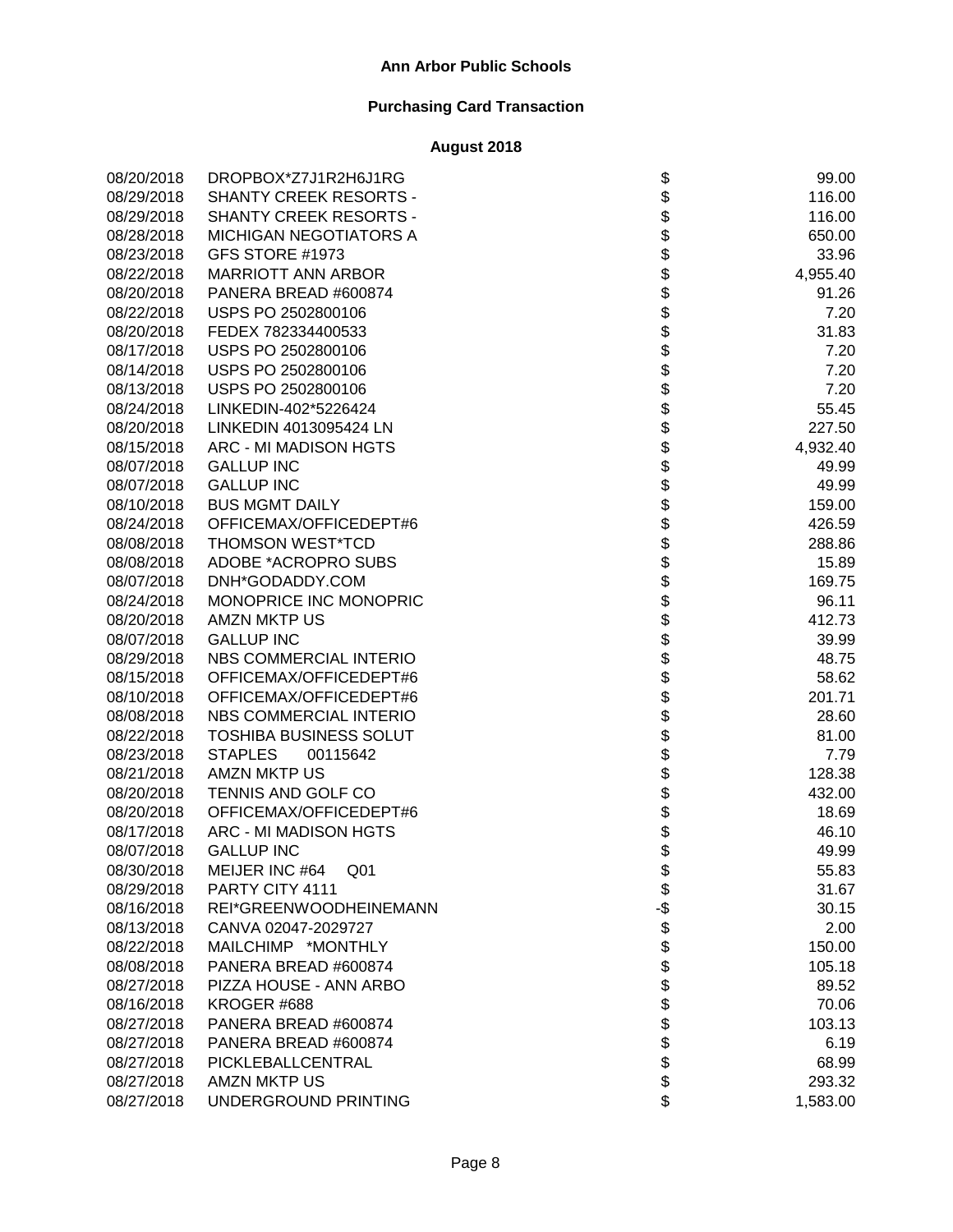| 08/29/2018 | <b>MENARDS ANN ARBOR MI</b>        | \$             | 31.96    |
|------------|------------------------------------|----------------|----------|
| 08/31/2018 | KROGER #688                        | \$             | 25.00    |
| 08/27/2018 | KROGER #688                        | \$             | 2.50     |
| 08/22/2018 | KROGER #688                        | \$             | 18.03    |
| 08/21/2018 | ACE BARNES HARDWARE                | \$             | 7.38     |
| 08/20/2018 | THE FRIENDS OF THE SHA             |                | 10.00    |
| 08/16/2018 | KROGER #688                        |                | 90.00    |
| 08/13/2018 | MEIJER INC #64<br>Q <sub>01</sub>  | \$\$\$         | 94.85    |
| 08/10/2018 | JOANN STORES #176                  |                | 52.91    |
| 08/21/2018 | FIVE BELOW 599                     | \$             | 2.00     |
| 08/16/2018 | SQU*SQ *HOWLETT LOCK A             | \$             | 40.00    |
| 08/21/2018 | MUSIC TOGETHER LLC                 | \$             | 1,932.00 |
| 08/27/2018 | LEARNING RESOURCES NET             | \$             | 132.56   |
| 08/27/2018 | LEARNING RESOURCES NET             | \$             | 66.28    |
| 08/27/2018 | LEARNING RESOURCES NET             | \$             | 99.44    |
| 08/27/2018 | LEARNING RESOURCES NET             | \$             | 99.44    |
| 08/27/2018 | LEARNING RESOURCES NET             | \$             | 66.28    |
| 08/29/2018 | <b>BRUEGGERS CATERING #37</b>      | \$             | 84.95    |
| 08/28/2018 | <b>BRUEGGERS CATERING #37</b>      |                | 101.94   |
| 08/27/2018 | MEIJER INC #173<br>Q <sub>01</sub> | \$             | 19.79    |
| 08/24/2018 | KROGER #688                        |                | 64.54    |
| 08/22/2018 | <b>AMZN MKTP US</b>                |                | 18.95    |
| 08/20/2018 | <b>AMZN MKTP US</b>                |                | 69.78    |
| 08/23/2018 | PANERA BREAD #600874               |                | 35.00    |
| 08/24/2018 | MEIJER INC #64<br>Q01              | \$\$\$\$\$\$\$ | 10.69    |
| 08/20/2018 | COTTAGE INN PIZZA - AN             |                | 88.69    |
| 08/09/2018 | FEDEXOFFICE 00008425               |                | 225.00   |
| 08/21/2018 | ANNARBORTSHIRTCO                   | \$             | 647.07   |
| 08/29/2018 | <b>TARGET</b><br>00024158          | \$             | 21.99    |
| 08/13/2018 | AHMOS - DEXTER INC                 | \$             | 96.34    |
| 08/10/2018 | <b>JERUSALEM GARDENS</b>           | \$             | 149.00   |
| 08/22/2018 | <b>WASHTENAW DAIRY</b>             | \$             | 105.00   |
| 08/29/2018 | COTTAGE INN PIZZA - AN             | \$             | 112.94   |
| 08/29/2018 | DIBELLA'S #104<br>Q <sub>25</sub>  | \$             | 411.91   |
| 08/29/2018 | DIBELLA'S #104<br>Q <sub>25</sub>  | \$             | 40.00    |
| 08/28/2018 | <b>WASHTENAW DAIRY</b>             | \$             | 40.00    |
| 08/20/2018 | PANERA BREAD #601366               | -\$            | 3.50     |
| 08/15/2018 | <b>WASHTENAW DAIRY</b>             | \$             | 53.75    |
| 08/29/2018 | KROGER #605                        | \$\$           | 48.90    |
| 08/29/2018 | PANERA BREAD #601366               |                | 128.46   |
| 08/21/2018 | POTBELLY #26                       |                | 51.00    |
| 08/21/2018 | KROGER #605                        | \$             | 44.14    |
| 08/28/2018 | KROGER #605                        | \$             | 58.91    |
| 08/31/2018 | <b>BUSCH'S #1035</b>               | \$             | 62.09    |
| 08/31/2018 | <b>TOARMINAS PIZZA &amp; BURR</b>  | \$             | 9.79     |
| 08/31/2018 | BRUEGGERS #3751                    | \$             | 69.95    |
| 08/30/2018 | <b>TOARMINAS PIZZA &amp; BURR</b>  | \$             | 154.34   |
| 08/28/2018 | SQ *SQ *SATCHELS BBQ               | \$             | 583.00   |
| 08/28/2018 | SAMS CLUB #6667                    | \$             | 263.50   |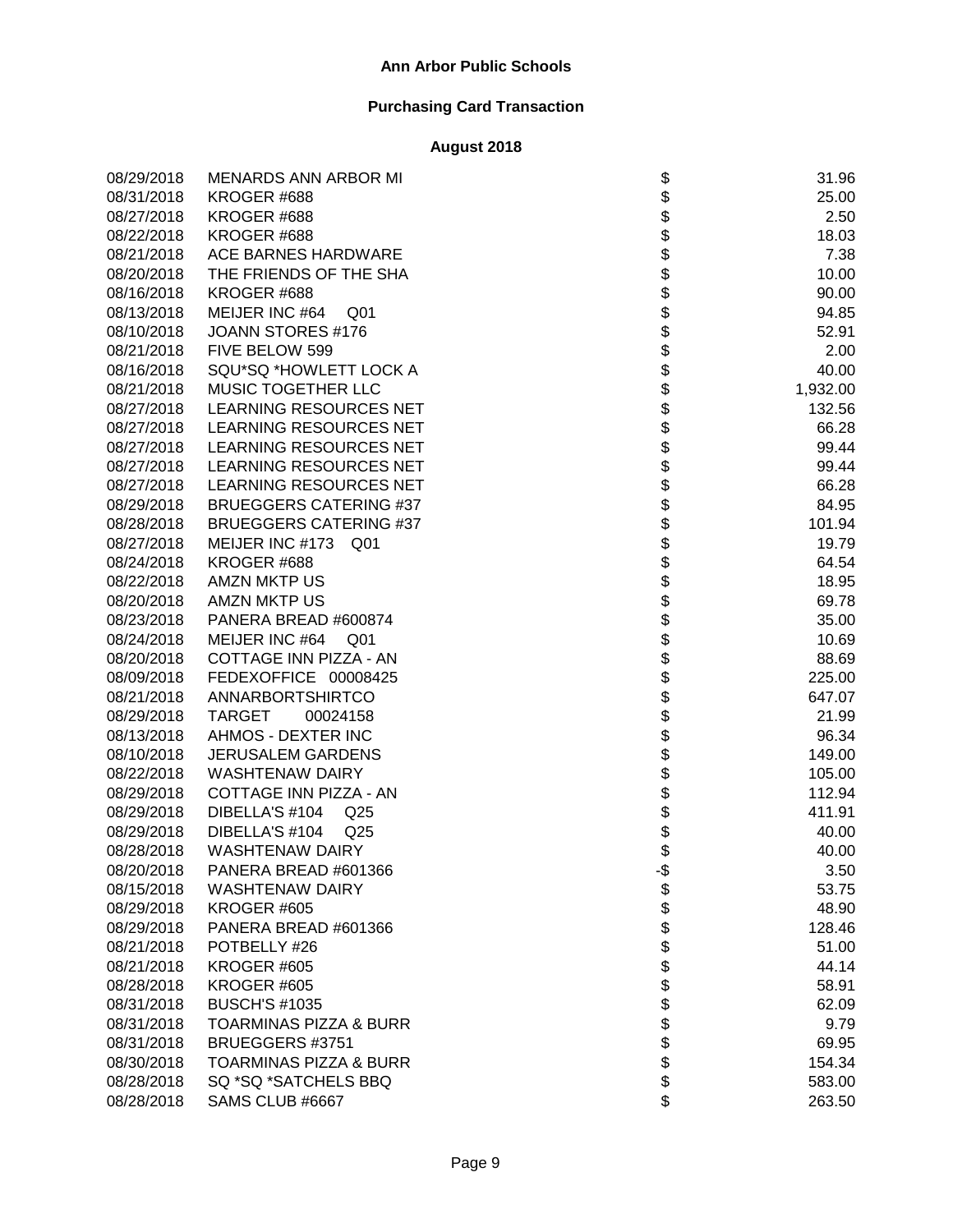| 08/27/2018 | MEIJER INC #027<br>Q01             |                    | 6.79   |
|------------|------------------------------------|--------------------|--------|
| 08/27/2018 | MEIJER INC #027<br>Q <sub>01</sub> | \$<br>\$           | 24.77  |
| 08/21/2018 | MEIJER INC #027<br>Q <sub>01</sub> |                    | 17.57  |
| 08/16/2018 | PANERA BREAD #600876               | \$<br>\$           | 93.91  |
| 08/29/2018 | <b>WASHTENAW DAIRY</b>             |                    | 32.00  |
| 08/28/2018 | <b>TARGET</b><br>00006346          |                    | 21.36  |
| 08/27/2018 | <b>STARBUCKS STORE 23876</b>       |                    | 33.90  |
| 08/27/2018 | GFS STORE #1973                    |                    | 152.78 |
| 08/24/2018 | JERSEY MIKES 31014                 | <b>おおおおおおおおお</b>   | 298.21 |
| 08/29/2018 | <b>HUNGRY HOWIES 577</b>           |                    | 14.98  |
| 08/24/2018 | SAMSCLUB.COM                       |                    | 326.12 |
| 08/24/2018 | GFS STORE #0868                    |                    | 41.16  |
| 08/24/2018 | <b>HUNGRY HOWIES 577</b>           |                    | 217.99 |
| 08/22/2018 | KROGER #365                        |                    | 7.98   |
| 08/20/2018 | COTTAGE INN PIZZA - AN             | \$                 | 27.99  |
| 08/17/2018 | <b>HUNGRY HOWIES 577</b>           | \$                 | 19.97  |
| 08/16/2018 | KROGER #365                        | \$                 | 7.98   |
| 08/16/2018 | <b>HUNGRY HOWIES 577</b>           | \$                 | 18.98  |
| 08/16/2018 | JIMMY JOHNS # 90028 -              |                    | 26.35  |
| 08/16/2018 | JIMMY JOHNS # 90028 -              |                    | 18.76  |
| 08/15/2018 | <b>HUNGRY HOWIES 577</b>           | <b>88888888888</b> | 45.99  |
| 08/14/2018 | <b>HUNGRY HOWIES 577</b>           |                    | 19.99  |
| 08/13/2018 | KROGER #365                        |                    | 7.98   |
| 08/13/2018 | JIMMY JOHNS # 90028 -              |                    | 37.80  |
| 08/29/2018 | SQU*SQ *SWEETWATERS CO             |                    | 57.00  |
| 08/29/2018 | <b>BRUEGGERS CATERING #37</b>      |                    | 84.95  |
| 08/23/2018 | PANERA BREAD #601366               |                    | 162.38 |
| 08/16/2018 | PANERA BREAD #601366               |                    | 114.11 |
| 08/29/2018 | GFS STORE #1973                    |                    | 116.22 |
| 08/28/2018 | PANERA BREAD #600874               | \$                 | 93.84  |
| 08/29/2018 | DOMINO'S 1102                      |                    | 153.51 |
| 08/23/2018 | <b>TOTORO SUSHI</b>                | \$                 | 220.00 |
| 08/23/2018 | <b>TOTORO SUSHI</b>                | \$                 | 20.00  |
| 08/23/2018 | <b>TOTORO SUSHI</b>                | \$                 | 62.00  |
| 08/20/2018 | KROGER #688                        | \$                 | 10.00  |
| 08/08/2018 | DICKEYS MI-1600                    | \$                 | 908.50 |
| 08/23/2018 | <b>HUNGRY HOWIES 577</b>           | Φ                  | 45.66  |
| 08/21/2018 | SAMS CLUB #6667                    | \$\$               | 158.96 |
| 08/21/2018 | <b>HUNGRY HOWIES 577</b>           |                    | 97.89  |
| 08/30/2018 | GFS STORE #1973                    |                    | 47.21  |
| 08/30/2018 | BRUEGGERS #3751                    | \$                 | 27.66  |
| 08/29/2018 | <b>BARRY BAGELS</b>                | \$<br>\$           | 205.98 |
| 08/20/2018 | SAMSCLUB #6667                     |                    | 29.36  |
| 08/29/2018 | ARBOR SPRINGS WATER CO             | \$                 | 52.00  |
| 08/20/2018 | CALI PIZZA KITC INC #1             | \$                 | 30.77  |
| 08/30/2018 | PANERA BREAD #601366               | \$                 | 181.60 |
| 08/22/2018 | PANERA BREAD #600874               | \$                 | 83.47  |
| 08/31/2018 | COTTAGE INN PIZZA - AN             | \$                 | 44.96  |
| 08/30/2018 | <b>DEXTER S BAKERY</b>             | \$                 | 136.95 |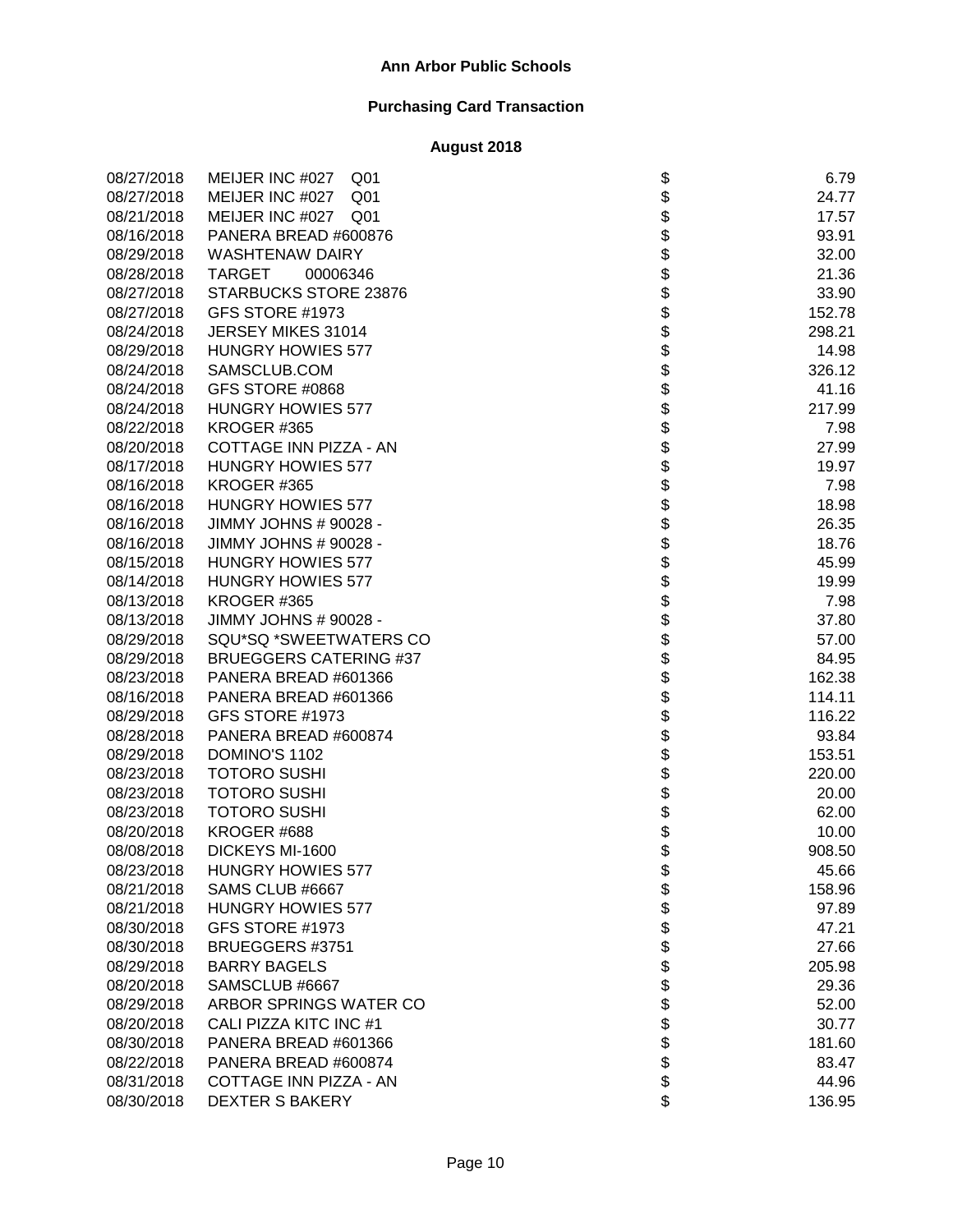| 08/29/2018 | MEIJER INC #173 Q01            |                                  | 106.72   |
|------------|--------------------------------|----------------------------------|----------|
| 08/29/2018 | PANERA BREAD #600878           |                                  | 311.94   |
| 08/27/2018 | MEIJER INC #173 Q01            |                                  | 28.52    |
| 08/24/2018 | COTTAGE INN PIZZA - AN         |                                  | 76.45    |
| 08/21/2018 | SAMS CLUB #6667                |                                  | 57.70    |
| 08/20/2018 | MEIJER INC #173 Q01            |                                  | 6.88     |
| 08/20/2018 | PANERA BREAD #600878           |                                  | 69.36    |
| 08/08/2018 | OLIVE GARDEN 0021110           |                                  | 259.11   |
| 08/08/2018 | POLLY'S #12                    |                                  | 18.00    |
| 08/08/2018 | POLLY'S #12                    |                                  | 7.48     |
| 08/08/2018 | <b>CARLYLE BAR &amp; GRILL</b> |                                  | 257.72   |
| 08/08/2018 | COTTAGE INN PIZZA - AN         |                                  | 37.53    |
| 08/16/2018 | VISTAPR*VISTAPRINT.COM         |                                  | 30.18    |
| 08/29/2018 | UNDERGROUND PRINTING           |                                  | 1,123.73 |
| 08/31/2018 | OFFICEMAX/DEPOT 6048           |                                  | 250.74   |
| 08/24/2018 | OFFICEMAX/OFFICEDEPT#6         |                                  | 88.19    |
| 08/13/2018 | VISTAPR*VISTAPRINT.COM         |                                  | 142.24   |
| 08/13/2018 | VISTAPR*VISTAPRINT.COM         |                                  | 6.36     |
| 08/13/2018 | TILE INC ECOMM                 |                                  | 23.00    |
| 08/23/2018 | CVS/PHARMACY #08006            |                                  | 7.95     |
| 08/30/2018 | SIGNREQUEST.COM                |                                  | 8.00     |
| 08/27/2018 | TRADER JOE'S #678 QPS          |                                  | 37.92    |
| 08/23/2018 | TOTALLYPROMOTIONAL.COM         |                                  | 142.30   |
| 08/16/2018 | <b>CUSTMLANYARDLANYARDS</b>    |                                  | 217.06   |
| 08/31/2018 | <b>AMZN MKTP US</b>            |                                  | 28.55    |
| 08/09/2018 | MEIJER INC #64<br>Q01          | ֍֍֍֍֍֍֍֍֍֍֍֍֍֍֍֍֍֍֍֍֍֍֍֍֍֍֍֍֍֍֍֍ | 45.35    |
| 08/23/2018 | COTTAGE INN PIZZA - AN         |                                  | 867.99   |
| 08/22/2018 | LITTLE CAESARS 0007 00         |                                  | 94.55    |
| 08/30/2018 | <b>BUSCH'S #1048</b>           |                                  | 20.00    |
| 08/27/2018 | REVEL& ROLL RESTAURANT         |                                  | 675.00   |
| 08/27/2018 | <b>AMZN MKTP US</b>            |                                  | 67.04    |
| 08/27/2018 | OLIVE GARDEN 00011106          |                                  | 97.25    |
| 08/23/2018 | OLIVE GARDEN 0021110           |                                  | 968.75   |
| 08/23/2018 | ROCHESTER 100, INC             | \$<br>\$                         | 16.20    |
| 08/23/2018 | <b>AMZN MKTP US</b>            |                                  | 43.30    |
| 08/22/2018 | <b>AMZN MKTP US</b>            | \$                               | 70.50    |
| 08/27/2018 | AMZN MKTP US                   | Ъ                                | 97.76    |
| 08/29/2018 | <b>AMZN MKTP US</b>            | \$<br>\$                         | 23.94    |
| 08/22/2018 | <b>AMZN MKTP US</b>            |                                  | 110.73   |
| 08/20/2018 | AMAZON.COM                     | \$                               | 184.80   |
| 08/20/2018 | DSS*ACHIEVMNTPRODUCTS          | \$                               | 24.54    |
| 08/15/2018 | <b>AMZN MKTP US</b>            | \$<br>\$                         | 39.91    |
| 08/28/2018 | THE RIEGLE PRESS               |                                  | 93.70    |
| 08/29/2018 | WAL-MART #1824                 | \$                               | 376.86   |
| 08/27/2018 | TARGET<br>00012856             | \$                               | 228.30   |
| 08/22/2018 | OFFICEMAX/DEPOT 6401           | \$                               | 16.97    |
| 08/22/2018 | <b>GCI* WOODWIND</b>           | \$                               | 199.62   |
| 08/30/2018 | <b>AMZN MKTP US</b>            | \$                               | 32.86    |
| 08/16/2018 | <b>DECODE DETROIT</b>          | \$                               | 150.00   |